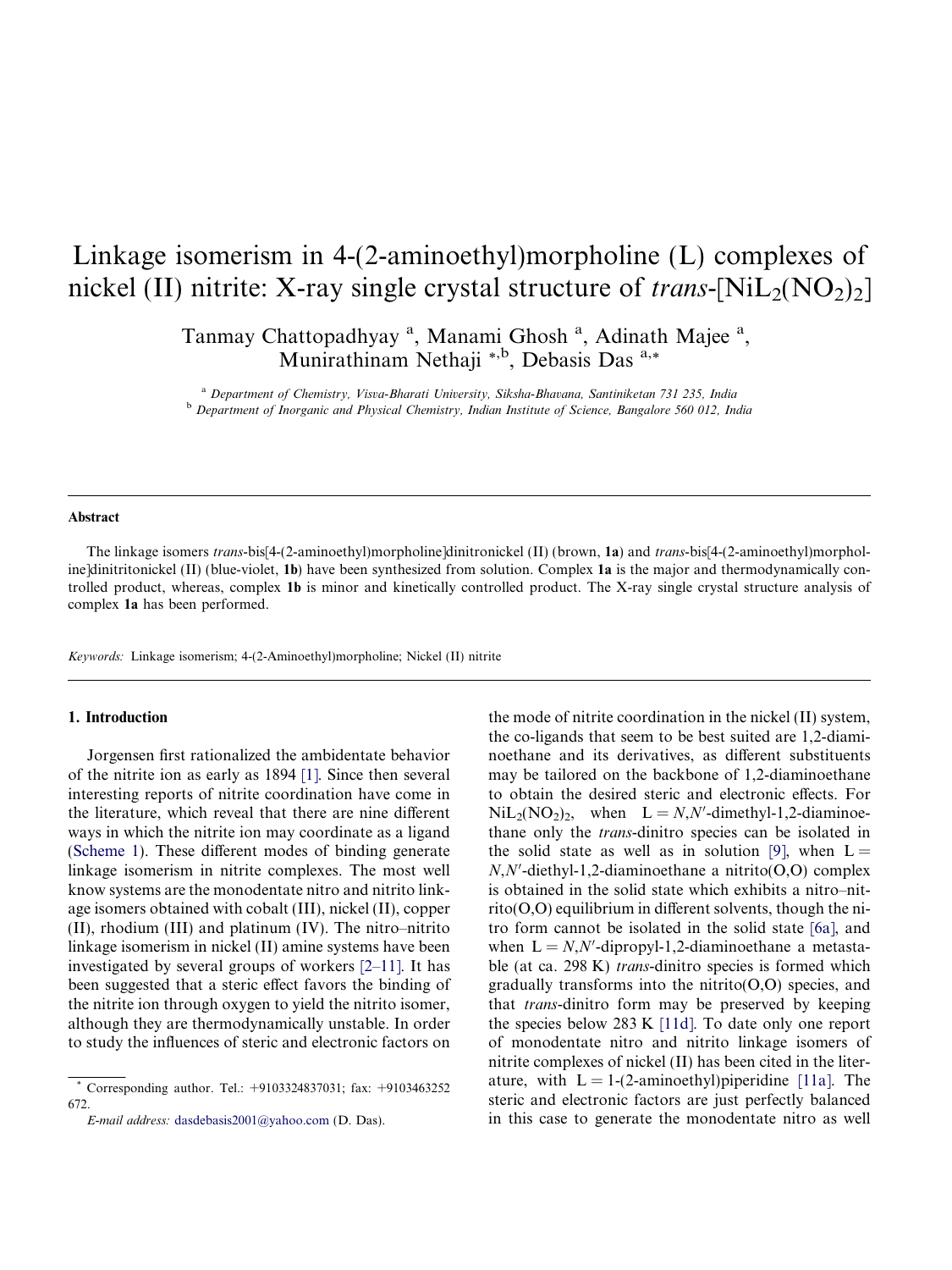

Scheme 1. Nine possible modes of nitrite ion coordination to metal.



4 - (2- aminoethyl)morpholine 1- (2-aminoethyl)piperidine

Scheme 2. Molecular structures of the ligands.

as the monodentate nitrito linkage isomers in the solid state. Therefore, the steric and electronic factors of the co-ligand may impart interesting findings in nitrite coordination. For the present study we have chosen 4-(2-aminoethyl)morpholine (Scheme 2) as the co-ligand, which should exert nearly equal steric and electronic effects in comparison with 1-(2-aminoethyl)piperidine (Scheme 2), with the view to obtain some interesting results. We report herein the synthesis and characterization of nitro and nitrito complexes of nickel (II) of 4-(2-aminoethyl)morpholine and the X-ray single crystal structure analysis of the nitro species.

# 2. Experimental

## *2.1. Materials*

4-(2-Aminoethyl)morpholine was purchased from Aldrich Chemical Company Inc. and used as received. Potassium hexanitronickelate (II) monohydrate was prepared using a standard method [6b]. All other chemicals used were of AR grade.

### *2.2. Physical measurements*

Elemental analyses (carbon, hydrogen and nitrogen) were performed using a Perkin–Elmer 240C elemental analyzer; the nickel (II) content was estimated gravimetrically [12]. The IR spectrum (4000–400 cm<sup>-1</sup>) was taken at 27 °C using a SHIMADZU FTIR-8400S and KBr

was used as the medium. The electronic spectrum  $(1400-200 \text{ nm})$  was obtained at 27 °C using a SHIMA-DZU UV-3101PC, and Nujol was used as a medium as well as a reference. The magnetic susceptibility was measured at 27 °C using an EG and G PAR 155 vibrating sample magnetometer, and  $Hg[Co(SCN)<sub>4</sub>]$  was used as a reference material; diamagnetic corrections were made using Pascal's constants [13]. Molar conductances were measured using a Systronic 304 conductivity meter, where the cell constant was calibrated with 0.02 M KCl solution and dry dichloromethane was used as the solvent.

#### *2.3. Synthesis of the complexes*

The nitro  $[NiL_2(NO_2)_2]$  (1a) and nitrito  $[NiL_2 (ONO)<sub>2</sub>$ ] (1b) complexes were synthesized by adding the ligand  $L$  (2 mmol) in methanol (5 mL) dropwise to a methanolic suspension (10 mL) of potassium hexanitronickelate (II) monohydrate (1 mmol) with vigorous stirring. Initially a clear green solution was formed, but within a few minutes a blue-violet precipitate also appeared. After 1 h of stirring the mixture was filtered and the green colored filtrate part was kept in a  $CaCl<sub>2</sub>$ desiccator. After a few days, brown-colored crystals (1a) separated out from the green solution. Yield 65%. *Anal*. Calc. for C<sub>12</sub>H<sub>28</sub>N<sub>6</sub>O<sub>6</sub>Ni: C, 38.0; H, 7.4; N, 22.2; Ni, 15.5. Found: C, 38.0; H, 7.3; N, 22.1; Ni, 15.6%.  $\mu_{\text{eff}} = 3.2 \mu_{\text{M}}$ .  $\lambda_{\text{max}}(\text{Nujol}) = 1264$ , 1182, 535; 371 nm. The blue-violet precipitate part was dissolved in excess methanol, and the resulting green colored solution was kept in a CaCl<sub>2</sub> desiccator. After a few days a blue-violet species was deposited at the sidewalls of the beaker and brown crystals were formed at the bottom of the beaker. After crystallization of the blue-violet species, complex 1b was isolated in pure form. Yield:  $25\%$ . *Anal*. Calc. for C<sub>12</sub>H<sub>28</sub>N<sub>6</sub>O<sub>6</sub>Ni: C, 38.0; H, 7.4; N, 22.2; Ni, 15.5%. Found: C, 38.1; H, 7.3; N, 22.0; Ni, 15.4%.  $\mu_{\text{eff}} = 3.2 \mu_{\text{M}}$ .  $\lambda_{\text{max}}(\text{Nujol}) =$ 1255; 1192; 588; 412 nm.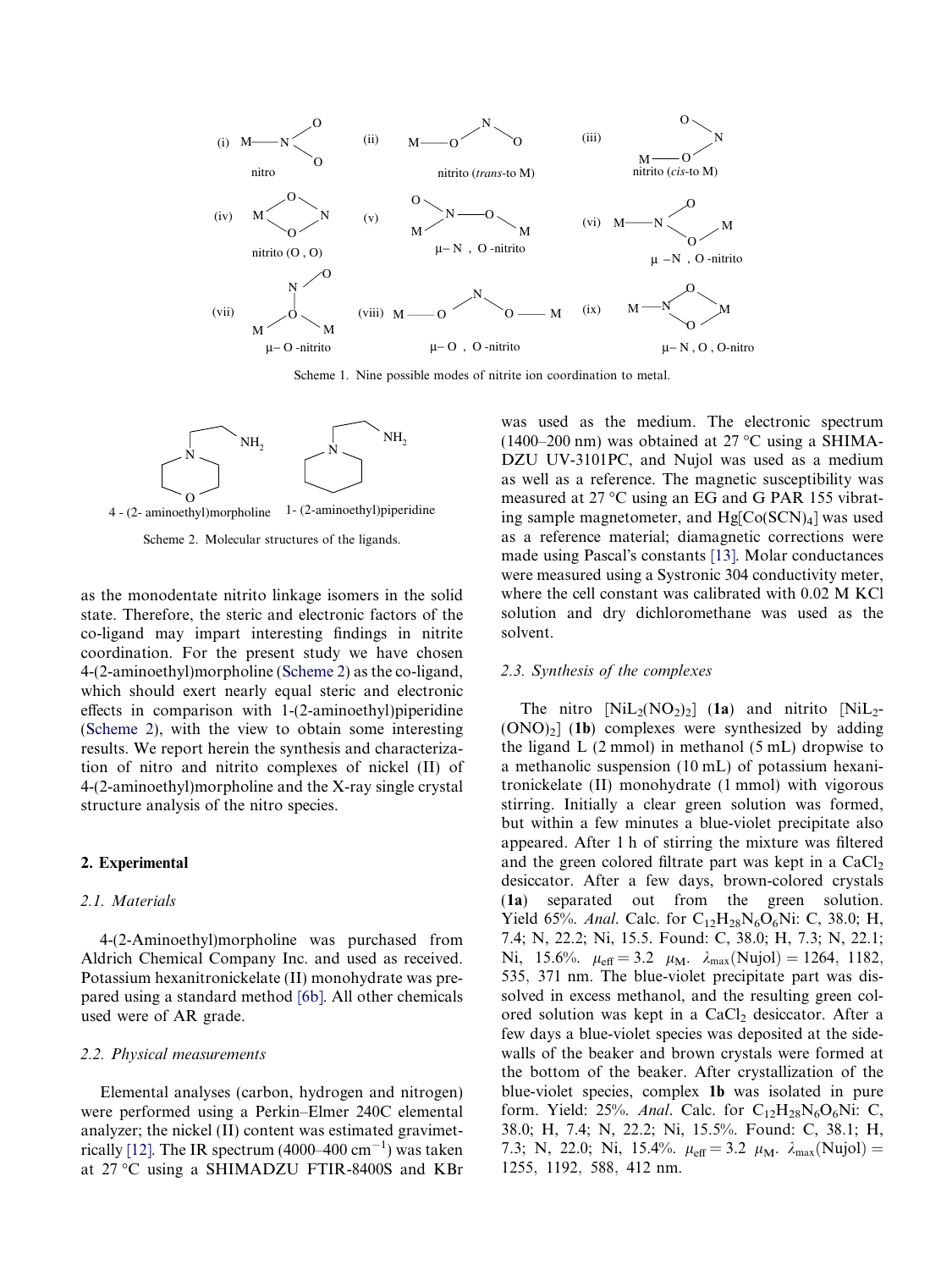# *2.4. X-ray data collection and structure determination*

A single crystal suitable for X-ray data collection was mounted on Bruker SMART CCD diffractometer equipped with a graphite monochromated Mo Ka  $(\lambda = 0.71073 \text{ Å})$  radiation source. The program SMART [14] was used for collecting frames of data, indexing reflection and determination of lattice parameters, SAINT [14] for integration of the intensity of reflections and scaling, and SADABS [15] for absorption correction. A total 2977 reflections were measured and 2366 were assumed observed applying the condition  $I > 2\sigma(I)$ . The structure was solved by direct methods using the SHELXS-97 [16] computer program and refined by full-matrix least squares methods on  $F^2$ , using the SHELXL-97 [17] program with anisotropic displacement parameters for all non-hydrogen atoms. Selected crystallographic data and refinement details are displayed in Table 1. Selected bond lengths and angles are given in Table 2.

## 3. Results and discussion

When a methanolic solution of L was added to a methanolic suspension of potassium hexanitronickelate (II) monohydrate, a blue-violet precipitate was formed within a few minutes, during the stirring. On filtration a green colored solution was obtained which on keeping yielded complex 1a. After repeated crystallization of the

| ×. | ۰,<br>I |  |
|----|---------|--|
|    |         |  |

Crystal data and structure refinement of complex 1a

| Empirical formula                    | $C_{12}H_{28}N_6NiO_6$    |
|--------------------------------------|---------------------------|
| Formula weight                       | 411.09                    |
| T(K)                                 | 293                       |
| Mo Ka                                | 0.71073                   |
| Crystal system                       | triclinic                 |
| Space group                          | P <sub>1</sub>            |
| a(A)                                 | 7.1761(16)                |
| b(A)                                 | 8.0904(18)                |
| c(A)                                 | 8.3814(19)                |
| $\alpha$ (°)                         | 94.116(3)                 |
| $\beta$ (°)                          | 112.337(2)                |
| $\gamma$ (°)                         | 101.296(3)                |
| $V(\AA^3)$                           | 435.60(17)                |
| Z                                    | 1                         |
| $D_{\rm calc}$ (Mg m <sup>-3</sup> ) | 1.567                     |
| F(000)                               | 218                       |
| $\mu$ (mm <sup>-1</sup> )            | 1.2                       |
| $\theta$ Range ( $\degree$ )         | $2.6 - 28.4$              |
| Reflection collected                 | 2977                      |
| Independent reflection               | 2420                      |
| Reflection observed                  | 2366 [ $I > 2\sigma(I)$ ] |
| Goodness of-fit on $F^2$             | 1.07                      |
| $R_{\rm int}$                        | 0.013                     |
| $\boldsymbol{R}$                     | 0.0273                    |
| wR                                   | 0.0698                    |

 $w = 1/[\sigma^2(F_o^2) + (0.0469P)^2 + 0.0177P]$ , where  $P = (F_o^2 + 2F_c^2)/3$ .

Table 2 Selected bond lengths  $(\mathring{A})$  and bond angles  $(°)$  of complex 1a

| $Ni1-N1$    | 2.069(3)   |
|-------------|------------|
| $Ni1-N2$    | 2.336(3)   |
| $Ni1-N3$    | 2.032(4)   |
| $Ni1-N4$    | 2.372(3)   |
| $Ni1-N5$    | 2.135(3)   |
| $Ni1-N6$    | 2.101(4)   |
| $O1-N5$     | 1.197(5)   |
| $O2-N5$     | 1.218(5)   |
| $O3-N6$     | 1.276(6)   |
| $O4-N6$     | 1.258(5)   |
| $N1-Ni1-N2$ | 80.23(12)  |
| $N1-Ni1-N3$ | 177.72(14) |
| $N1-Ni1-N4$ | 99.00(13)  |
| $N1-Ni1-N5$ | 89.71(13)  |
| $N1-Ni1-N6$ | 90.07(15)  |
| $N2-Ni1-N3$ | 97.50(12)  |
| $N2-Ni1-N4$ | 179.20(13) |
| $N2-Ni1-N5$ | 93.48(12)  |
| $N2-Ni1-N6$ | 87.79(14)  |
| $N3-Ni1-N4$ | 83.28(13)  |
| $N3-Ni1-N5$ | 90.32(14)  |
| $N3-Ni1-N6$ | 89.95(15)  |
| $N4-Ni1-N5$ | 86.70(13)  |
| $N4-Ni1-N6$ | 92.02(14)  |
| $N5-Ni1-N6$ | 178.65(15) |
| $O3-N6-O4$  | 114.1(4)   |
| $O1-N5-O2$  | 120.3(4)   |

blue-violet species, complex 1b was obtained in the pure form. Complex 1a was the major and thermodynamically controlled product, whereas complex 1b was the minor and kinetically controlled product. The composition of the complexes 1a (brown) and 1b (blue-violet) have been assigned as  $NiL_2(NO_2)_2$  on the basis of elemental analyses. Magnetic susceptibility measurements of 1a and 1b reveal that nickel (II) is in an octahedral configuration in both complexes and electronic spectral data of the complexes suggest that they have octahedral geometry around the nickel (II) centre. IR spectral studies are observed to be immensely helpful to elucidate the binding mode of the nitrite ion in its complexes. The three fundamental vibrational modes of the nitrite group  $(C_{2v}$  symmetry) are all IR active and the band positions are shifted upon coordination. The brown species 1a exhibits IR bands at 1333, 1310 and 808  $\text{cm}^{-1}$  assigned to  $v_{\text{as}}(NO_2)$ ,  $v_{\text{s}}(NO_2)$  and  $\delta(NO_2)$ , respectively. Both  $v_{\text{as}}(NO_2)$  and  $v_{\text{s}}(NO_2)$  are shifted to higher frequencies as compared to the free nitrite ion (1329 and  $(1264 \text{ cm}^{-1})$  suggesting that the nitrite ion is coordinated via the N atom [2,11a]. The blue-violet species 1b shows two sets of bands for  $v_{\text{as}}(NO_2)$  (1365 and 1331 cm<sup>-1</sup>) and  $v_s(\text{NO}_2)$  (1318 and 1304 cm<sup>-1</sup>) in its IR spectrum. The complex 1b may be either the monodentate nitrito species or the nitrito $(0,0)$  species. Generally, nitrito species exhibit  $v_{\text{as}}(NO_2)$  at a higher frequency (observed for **1b**) and  $v_s(\text{NO}_2)$  at a lower frequency (not observed for 1b) than the free nitrite ion frequencies [11a,18]. On the other hand, nitrito( $O$ , $O$ ) species show a lowering of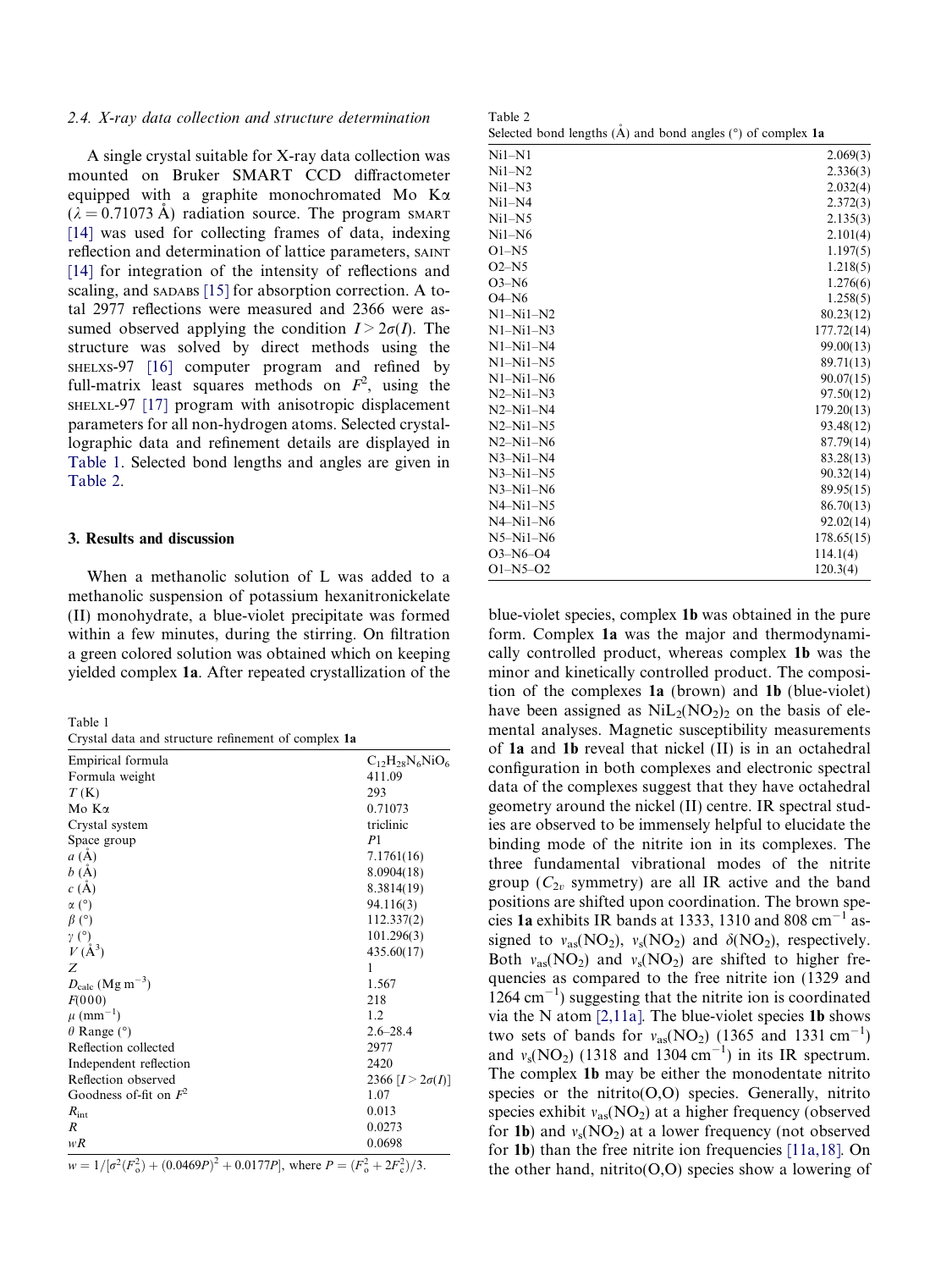both  $v_{as}(\text{NO}_2)$  and  $v_s(\text{NO}_2)$  in comparison to free ion frequencies. Therefore, from the IR spectrum of 1b it is difficult to assign the coordination mode of the nitrite ion in it. Now the electronic spectral and electrolytic conductance studies may impart some light on the mode of nitrite ion coordination especially in 1b. Electronic spectral data indicate that both 1a and 1b possess octahedral geometry around nickel (II) and since they exhibit further splitting in the d–d band in the near-IR region they should have a *trans*-configuration [19]. The electrolytic conductance measurements in dichloromethane suggest that both 1a and 1b are non-conducting  $(A<sub>m</sub> = 7.1$  and  $4.3 \Omega<sup>-1</sup>$  cm<sup>2</sup> mol<sup>-1</sup> for **1a** and **1b**, respectively). Since 1b shows non-electrolytic behavior in noncoordinating solvents like dichloromethane it should be a nitrito species not the nitrito( $O$ , $O$ ) species. From the above results it may be assumed that both 1a and 1b possess a *trans*-octahedral geometry, and 1a and 1b are, respectively, the nitro and nitrito linkage isomers.

The ORTEP view of complex 1a with the atom numbering scheme has been depicted in Fig. 1. The selected bond lengths and bond angles are shown in Table 2. The hydrogen bonding is presented in Table 3. The structure consists of a discrete  $\text{NiL}_2(\text{NO}_2)_2$  molecule and the nickel atom occupies an inversion center. The coordination polyhedron around the metal atom may be best described as a distorted octahedron. The four nitrogen atoms of the diamine part of the ligands (N1, N2 and their centrosymmetrically related atoms) define the equatorial plane and the two nitrogen atoms belonging to the nitro groups (N5 and its centrosymmetric counter part) coordinate in *trans* axial positions. The Ni–N (amine) distances, ranging between 2.032(4) and  $2.372(3)$  Å, are consistence with the corresponding values observed in similar systems. The discrepancy between the two Ni–N distances is a consequence of the steric constraints imposed by the bulky morpholine



Fig. 1. ORTEP [21] diagram of *trans*-[NiL<sub>2</sub>(NO<sub>2</sub>)<sub>2</sub>] (1a) [L = 4-(2aminoethyl)morpholine] with the atom numbering scheme. Ellipsoids are drawn at 50% probability.

Table 3 H-bonding list for complex 1a

| $D-H\cdots A$                  | $D-H$  | $H \cdot \cdot \cdot A$ | $D \cdot \cdot \cdot A$ | $\angle D$ -H $\cdots$ A |
|--------------------------------|--------|-------------------------|-------------------------|--------------------------|
| $N1-H1A\cdots O1^a$            | 0.9001 | 2.4179                  | 2.869(5)                | 111.22                   |
| $N1-H1A\cdots O3^a$            | 0.9001 | 2.2971                  | 3.008(6)                | 135.77                   |
| $N1-H1B\cdots O4^b$            | 0.9002 | 2.4179                  | 2.979(5)                | 120.67                   |
| $N1-H1B\cdots O5^b$            | 0.9002 | 2.3680                  | 3.164(5)                | 147.41                   |
| $N3-H3A\cdots O2^c$            | 0.8998 | 2.4347                  | 2.973(5)                | 118.63                   |
| $N3-H3A\cdots$ O6 <sup>c</sup> | 0.8998 | 2.4024                  | 3.187(5)                | 145.74                   |
| $N3-H3B\cdots O1^d$            | 0.9005 | 2.3904                  | 3.085(6)                | 134.05                   |
| $N3-H3B\cdots O3^d$            | 0.9005 | 2.4847                  | 2.952(6)                | 112.73                   |
| $C3-H3D\cdots O3^e$            | 0.9700 | 2.4708                  | 3.398(6)                | 159.89                   |
| $C4-H4B\cdots NS^e$            | 0.9709 | 2.6131                  | 3.198(6)                | 118.94                   |
| $C5-H5B\cdots O4^e$            | 0.9705 | 2.5920                  | 3.330(5)                | 132.94                   |
| $C9-H9A\cdots O1^t$            | 0.9700 | 2.5503                  | 3.503(6)                | 167.43                   |
| $C10-H10A\cdots N6r$           | 0.9693 | 2.5664                  | 3.155(7)                | 119.22                   |

<sup>a</sup> Symmetry codes:  $1 + x, y, z$ .

<sup>b</sup> Symmetry codes:  $x, y, -1 + z$ .

<sup>c</sup> Symmetry codes: *x*, *y*,  $1 + z$ .

<sup>d</sup> Symmetry codes:  $-1 + x$ , *y*, *z*.

<sup>e</sup> Symmetry codes:  $1 + x$ ,  $y$ ,  $1 + z$ .

f Symmetry codes:  $-1 + x$ ,  $y$ ,  $-1 + z$ .

group. The crystal packing diagram of 1a, done by using program PLATON99 [20], is shown in Fig. 2 which reveals a two dimensional infinite chain structure through a hydrogen bonding network.

The proposition made regarding the structure of complex 1a and the coordination mode of the nitrite ions in it by routine physicochemical techniques have been established unambiguously through the X-ray single crystal structure analysis of 1a. Our efforts to synthesize single crystals of 1b yielded no results. However, routine physicochemical studies suggest that 1b should be a monodentate nitrito species with a *trans*-octahedral



Fig. 2. Crystal packing diagram of *trans*-[ $\text{NiL}_2(\text{NO}_2)_2$ ] (1a) [L = 4-(2aminoethyl)morpholine] and H-bonds (-----) in the crystal structure.